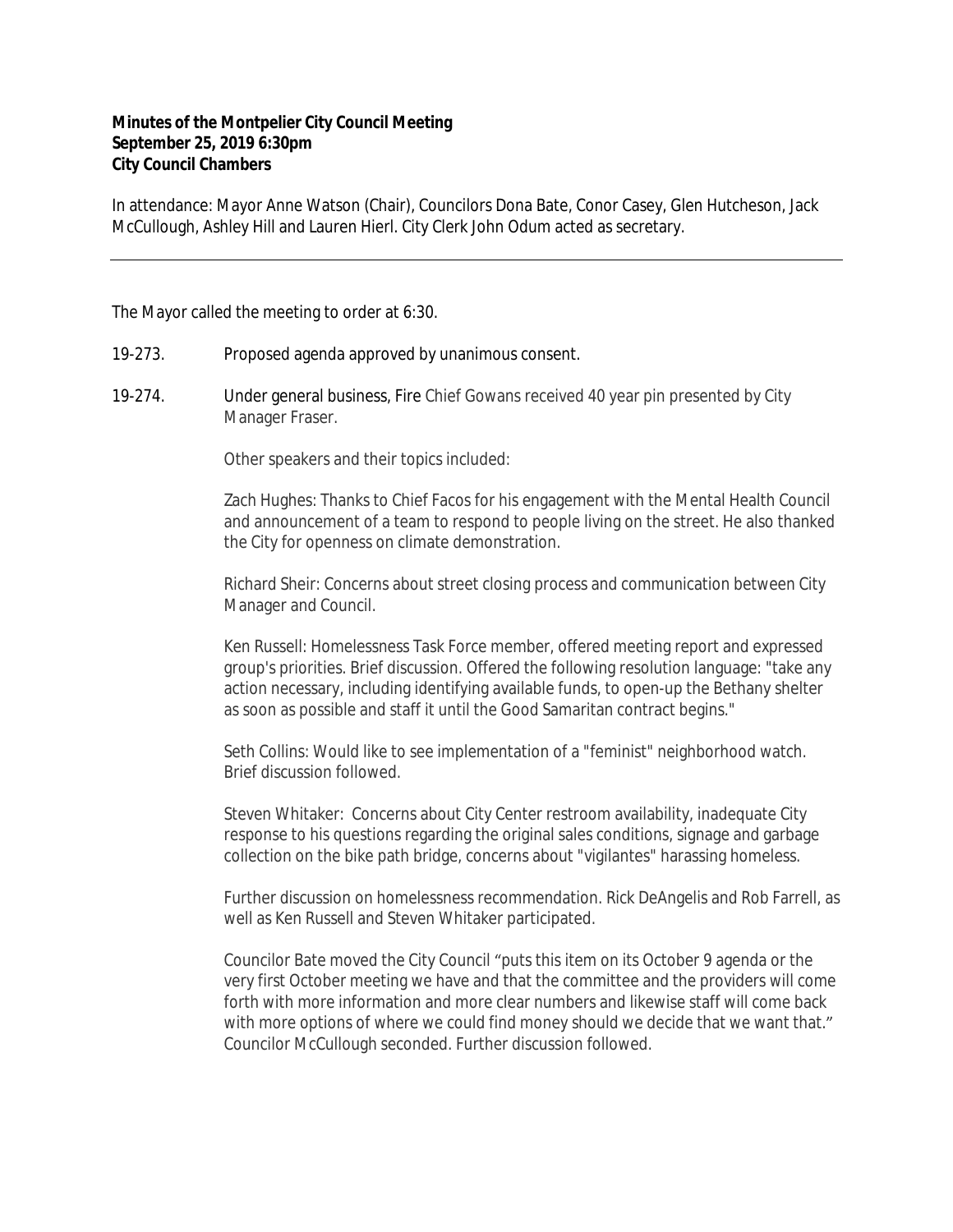Councilor Hutcheson moved to amend the motion to approve the Homelessness Task Force's recommendation as it stands and move forward as soon as possible. The motion to amend died for lack of a second.

The underlying motion was, by unanimous consent, approved to be amended to read "at next October city council meeting we consider the request to fund the opening of the homeless shelter early and at that October meeting we hear from the homelessness task force and the providers at Bethany and from the staff on sources for funds." The motion passed unanimously.

The City Manager introduced Lisa Maxwell, the new head of the Montpelier Development Corporation.

- 19-275. Consent agenda discussion of item c. consent: McCullough move, Hutcheson second. Unanimous at 7:32
- 19-276. Zoning item: Planning Director Mike Miller opened discussion. The public hearing opened at 7:35. Comments came from Joe Castellano (reading comments from Phyllis Rubenstein) and Seth Collins. The Mayor closed the public hearing at 7:30.

Councilor McCullough moved approval of proposed zoning changes as presented tonight with the agenda. Seconded by Councilor Bate.

Councilor Hill moved to amend the motion to remove the border changes from the property line. Motion to amend died for lack of a second.

After further discussion, the motion carried 5-1 (Councilor Hill voting nay).

- 19-277. Michael Sherman spoke in support of his candidacy to the Community Fund Board. Councilor Casey moved the reappointment of Michael Sherman to the Community Fund Board. Councilor Bate seconded. The motion carried unanimously.
- 19-278. Marcella Dent addressed the council regarding her candidacy for the Regional Planning Commission. Councilor McCullough moved to appoint Marcella Dent to the Regional Planning Commission. Councilor Hill seconded, and the vote was unanimous in favor.
- 19-279. The Confluence Park discussion opened with a presentation by Roy Schiff and Ricarda Ericson. Councilor Bate moved that the city accept concept (e) as our vision for our river parks concept. Councilor McCullough seconded. After more discussion, the motion carried unanimously.

The Mayor called a recess at 7:54. The meeting reconvened at 8:03. Councilor Hill left the meeting.

19-280. The public hearing regarding proposed changes to City Ordinances Chapter 7 opened at 8:03. No public comments were offered.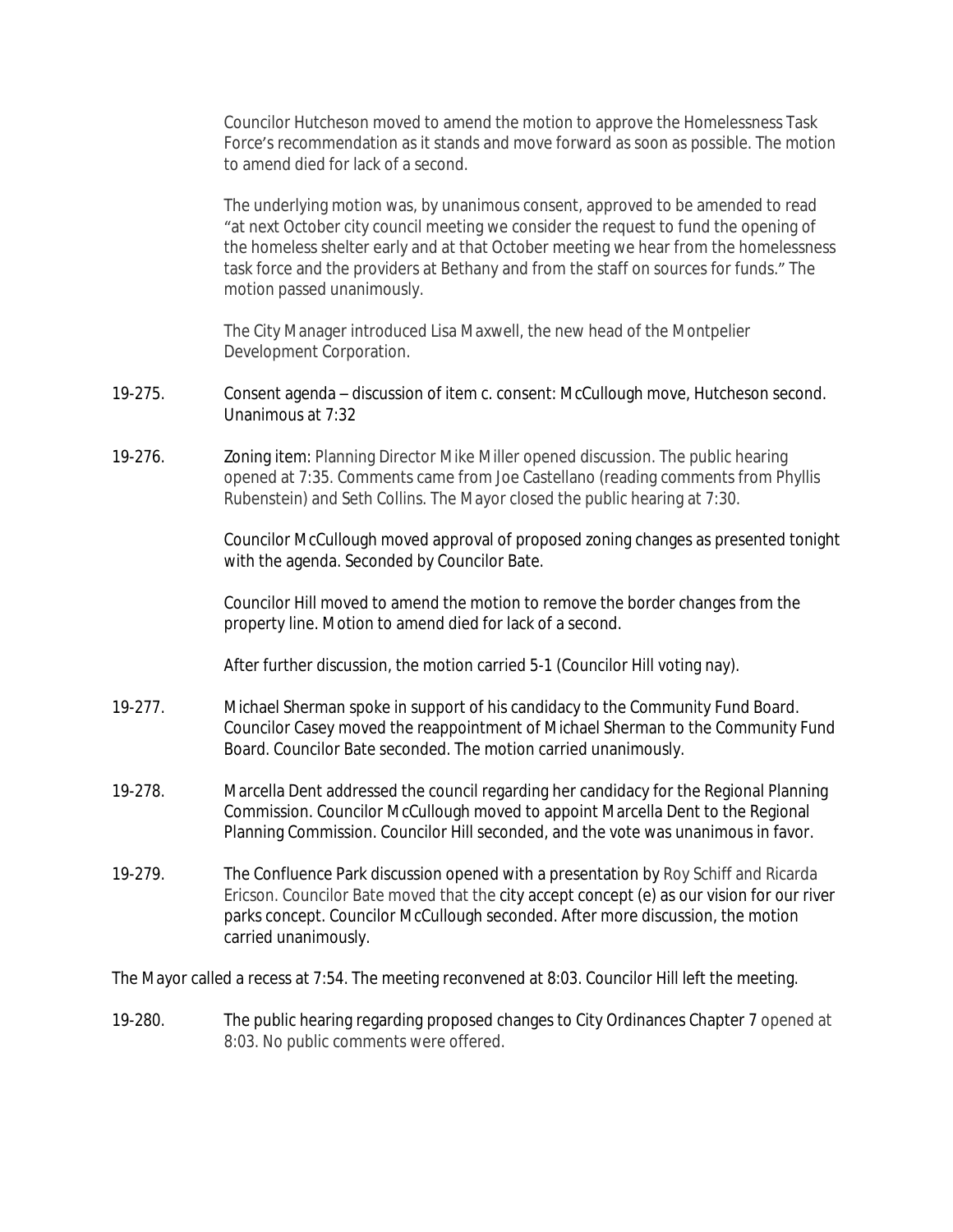Following discussion, Councilor McCullough moved to amend 7-1 to include those words ("except materials being fermented for human consumption"). Councilor Hutcheson seconded. Unanimous (5-0) in favor.

Councilor Hutcheson moved to strike the words "government sanctioned" from the composting section. Councilor Casey seconded. Discussion followed.

The proposal was amended without objection to change the related composting language to "maintenance of a composting bin or a vessel in compliance with state law or regulation."

Councilor McCullough moved" from the last line of 7-2 to change the semicolon after composting to a comma." Councilor Hutcheson seconded and the motion carried unanimously.

The Mayor closed the public hearing at 8:16.

Councilor Bate moved to accept the Ordinance Chapter 7 changes as amended. Councilor Hierl seconded and the motion carried unanimously.

19-281. The public hearing on proposed Chapter 8 ordinance changes was opened at 8:17.

After discussion, Councilor Hutcheson moved to change the proposed language to "no person owning or who has custody and control of any domestic animal except cats shall permit such animal to go at large." Councilor McCullough seconded. After brief further discussion, the motion carried unanimously.

After further discussion, Councilor Hutcheson moved the Council approve changes to ordinance sections to 8-3 and 8-4 as read back by the City Manager. Councilor McCullough seconded and the motion passed unanimously.

Councilor McCullough moved to pass the Chapter 8 ordinance changes as amended. Councilor bate seconded. The motion carried unanimously. The public hearing was closed at 8:34.

- 19-282. City Manager Frazer delivered a strategic plan update. Discussion followed. No formal action taken.
- 19-284. Councilor Bate noted the coming Enchanted Forest event at Hubbard Park before asking visitors to the city to turn their side mirrors in while parking. Finally she expressed frustration with the system to review the agenda.

Councilor Casey reported that he is working on a draft of a responsible contracting ordinance based on staff input.

Councilor Hutcheson announced the drawing class at the TW Wood Gallery before reminding listeners of his weekly meetings at Bagitos.